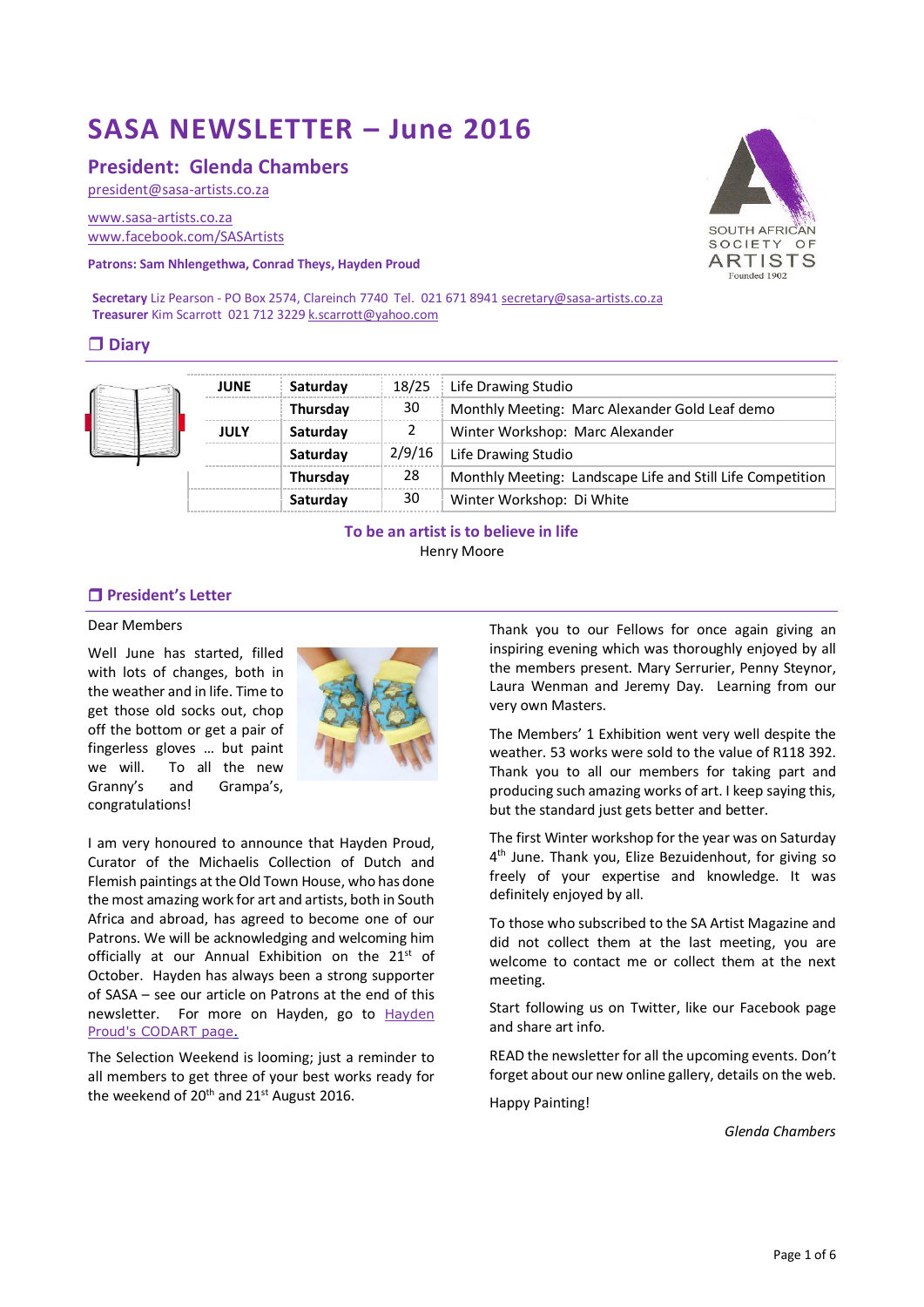# **Member News and Happenings**

The noticeboard is put up at every monthly meeting and the latest news from the art world put up for your information. You are invited to bring along your own bits of information to post on the board. Members are also welcome to put up notices advertising their art related products or classes. Please contact Stephen Gibson on [artassist@cybersmart.co.za](mailto:artassist@cybersmart.co.za) or if you have any news you would like to share, emai[l secretary@sasa-artists.co.za.](mailto:secretary@sasa-artists.co.za)



This month we welcome the following new members to SASA -

- $\mathbf{\hat{x}}$  John Ragsdale
- $\sqrt[4]{ }$  Ethelwyn Walker
- Nicole McComb  $\mathbf{\hat{x}}$  Daphne Buratovich
- $\mathbf{\hat{x}}$  Timothy Tanzer
- If you change your address or telephone number, please add SASA onto your list of people to advise of the change. If something goes wrong with email, the only form of communication is what you supply us. Email [secretary@sasa](mailto:secretary@sasa-artists.co.za)[artists.co.za](mailto:secretary@sasa-artists.co.za) of any changes.

# **SASA Programme - What's on**

#### **Monthly Meetings**

SASA Monthly Meetings are held at the Athenaeum, Boundary Terraces, off Campground Road, Newlands, on the last Thursday of every month at 19h00. Entry is R10 for members and R20 for guests, including refreshments. The library will be open from 17h45 to 18h45 – your membership card is your access to the library.

#### **Thursday 26th May: Demonstration by the Fellows:**

Although only four of our Fellows were involved this year, they certainly entertained and inspired the audience. It's grateful thanks to Mary Serrurier, Penny Steynor, Jeremy Day and Laura Wenman for giving up their time and expertise on the evening.



#### **Thursday 30th June: Marc Alexander Gold Leaf demonstration:**

Marc is best known for his focus on South African heritage and icons such as his many portraits of late President Nelson Mandela. He works mostly in oils in the style of the traditional realist, but also enjoys combining the art of gilding and



texturing in his paintings, which is the subject of this month's demo. Marc is internationally recognised as one of the foremost portrait painters in South Africa, so this demo is not to be missed.

#### Thursday 28th July: **Alla Prima Landscape, Life and Still Life Competition:**

Once again, it's time to bring out those plein air paintings, the sketches you did in life drawing and those still life studies done alla prima. Bring your work *done from source and not finished in the studio!* for the 2016 competition. Enter one or all of the three categories but remember, this is the only SASA event dedicated to painting directly from source (or life) so PLEASE adhere to the spirit of the competition – no paintings or drawings from photographs, the internet, the computer, your i-phone or your i-pads! Set up your own still life to paint in **one** session, join the SASA life drawing Saturdays, brave the chilly weather and get that landscape done *en plein air*. We will have our 'experts ' on hand who will have the final say, so sticking honestly to the spirit of the competition will prevent any rejections on the evening.

There will be prizes in the form of vouchers from Village Brush and Canvas. Full details will be sent out in our July newsletter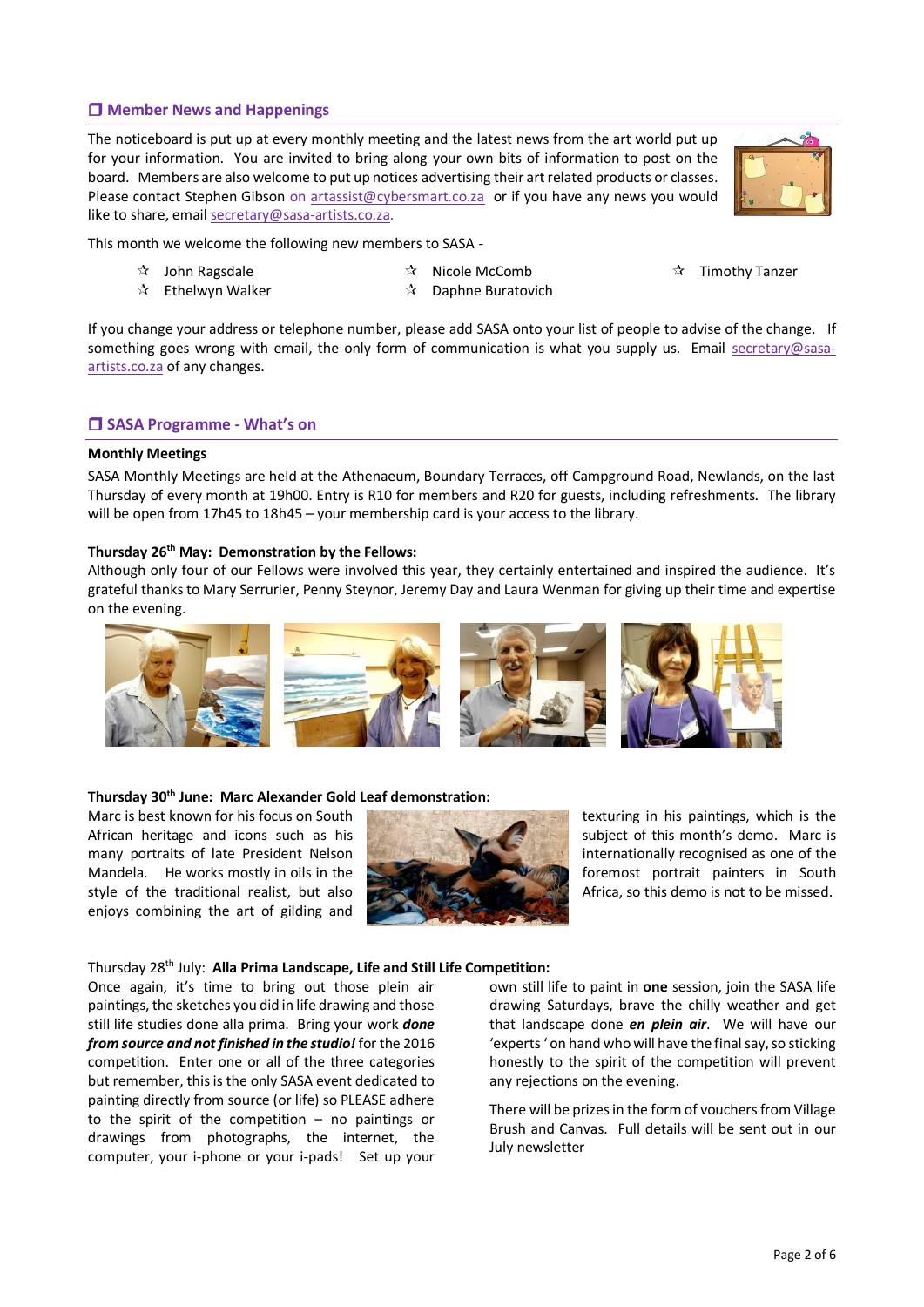# **Exhibitions**

# **Selection Weekend: The 20th -21st August:**

A little later in the year than last year, Rustenburg Girls' High School has been able to accommodate us on the second last weekend in August. This is a great venue and we will be using the main hall again. For selection, you are entitled to bring up to three pieces of artwork which will then be entered for judging. Paintings do not have to be framed for selection day; the exceptions to this are pastel, watercolour, pencil and charcoal which need protective glass and therefore need to be framed. Please make sure you finish your work (oil paintings) in time for them to dry.



These must be brought to the school in the morning on Saturday  $20<sup>th</sup>$  August and collected again in the evening on Sunday 21<sup>st</sup> August. Selection Weekend is the prelude to the Annual Exhibition; the

Conditions of Entry, Entry Form and labels will be sent to you closer to the time so please read them carefully so you know what is expected of you.

#### **Members' 2: 19th – 29th September.**

This members' exhibition will fall between Selection Weekend and our Annual Exhibition: therefore a work that isn't selected for the Annual Exhibition may be exhibited at Members' 2. Please remember that if any or all your work is selected on Selection Weekend, these works *must* be retained for exhibition at the Annual. Work that has been hung at a previous SASA exhibition cannot be exhibited again at Members' 2.

The number of entries for Members' 2 will depend on the response received. Details will be sent out after Selection Weekend. Portfolio entries will also be accepted for Members' 2.

#### **110th Annual Exhibition: 21st – 30th October.**

Please make a note of the Annual Exhibition dates. If your work qualifies at Selection Weekend, you will be notified immediately. Details of hanging day, costs, etc. will be sent to you closer to the time.

#### **Other Exhibitions:**



The PLANT exhibition of contemporary botanical art will be held at Kirstenbosch Botanical Gardens, Cape Town from 16-25 September 2016 and is being organized by BAASA (the Botanical Artists Association of Southern Africa) to celebrate our amazing flora.

This fresh look at contemporary botanical artworks will feature one or two excellent works per artist. The exhibition will not be judged or medals awarded. In addition to the main theme of botanical art, there will be a "Bug Room" with small, affordable works featuring local insects to celebrate biodiversity. Cards and prints by botanical artists will be for sale.

Artists will be asked to submit one or two botanical artworks featuring Southern African flora and/or any insect paintings they would like to exhibit. Selection will be in Johannesburg and Cape Town in August. Artists wishing to participate may obtain further details from the Exhibition Coordinator: [plantexhibition@gmail.com.](mailto:plantexhibition@gmail.com) Further information will be available on the BAASA blogspot : botanicalartistsassociationsa.blogspot.



**'ARTISTS OF THE SOUTH'** invite you to join them to meet the artists at their 8<sup>th</sup> Birthday Exhibition Celebrations at 12h00 on Saturday 18<sup>th</sup> June. Wine and snacks will be available and music supplied by Roger (Sax) and Ray Potter

(Keyboard). Venue is the Simon's Town Library Hall and the exhibition runs from Thursday  $16<sup>th</sup>$  to Sunday  $19<sup>th</sup>$ June. Please contact Pauline Fine 082 831 1578 or email [paulinefineartist@gmail.com](mailto:paulinefineartist@gmail.com) for more information.

Art to Impress at the **Bright Street Gallery** in Somerset West opened on 2nd June and features a number of SASA artists. The exhibition will run until 30<sup>th</sup> June. For more information contact the curator, Chris Hall on 021 851 2520.

**PAINT SPECIAL** 

**DALER-ROWNEY GEORGIAN OIL 75 ml and/or SYSTEM 3 ACRYLIC 75 ml BUY ANY 3 COLOURS TO GET A TITANIUM WHITE 75 ml FREE!** 

Get your SASA MEMBER DISCOUNT at ... BRUSH & CANVAS Belvedere Square Claremont phone 021 764 3022

THE ART SHOP 13 Mitchell Street Hermanus - phone 028 312 3901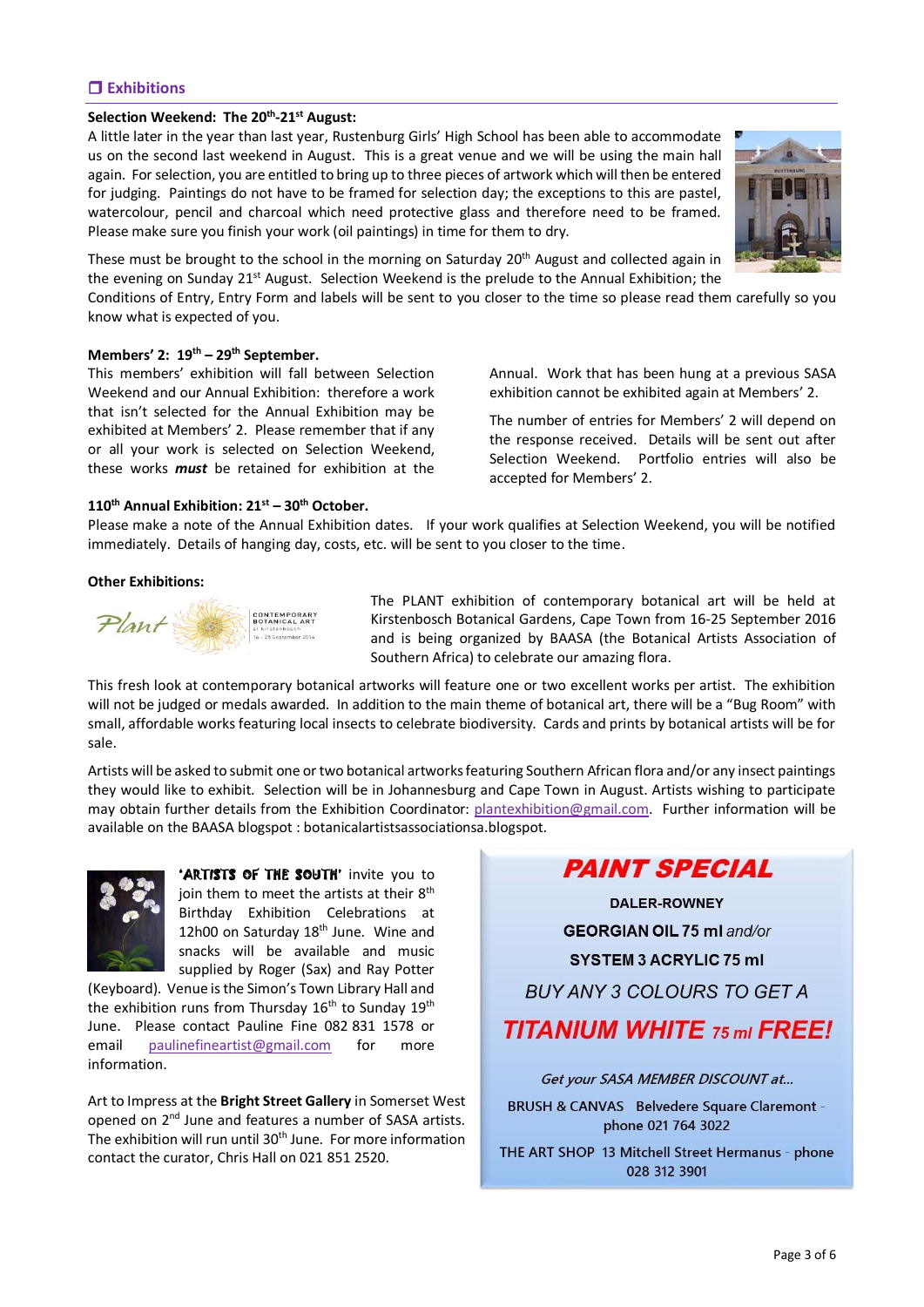# **Outreach Update**

#### *From Jeremy Day:*



Since my last report I have been in touch with Alet Bosman of Cheshire regarding the workshop for about 40 youngsters, but as yet have still to be advised when this will take place. It is intended to be a drawing tuition for kids with easy cartoon

characters, and no doubt I will be supported by the kind assistance of Mark and Aletta.

Skye at Italian Artshop has earmarked another parcel of paint which she will let me have to pass on to Chesire Homes.

The mouth painter Heiron has asked me to give him some painting tips, which I will do, including giving him one of the painting dvd's by the Elliotts. I'm not sure how this will impact on his style as most of us can't possibly imagine the complications of painting with the mouth!

When Robert Slingsby gave us his inspiring talk recently, I had a discussion with his wife Janice who mentioned that they had contacts with underprivileged



folks, and I will follow up once I have clarity of future workshops with Chesire Homes.

I originally thought 4 workshops a year would be a practical starting point, but because there is so much work in this field it will need constant monitoring as and when opportunity knocks.

# **Winter Workshops**



On Saturday July  $2<sup>nd</sup>$  Marc Alexander will be giving us a workshop on his technique and the stages of producing his partially gilded oil paintings. The workshop will cover an overview of the following: priming, sketching, monochromatic underpainting, texturing, gilding and painting in oils. You will be able to practice each stage on your own canvas.

The cost for the workshop will be R350 and will start at 09h30. Space is limited so you need to contact Irene Oxley on [info@artmark.co.za](mailto:info@artmark.co.za) or 082 303 6798 to book, and payment can be made to SASA Nedbank Constantia, branch 198765, account number 1088006981. *Please* use your name and what you are paying for as the beneficiary reference – '*name/workshop'* and send proof of payment to [secretary@sasa-artists.co.za.](mailto:secretary@sasa-artists.co.za)

# **Life Drawing**

Booking has been brisk, but we still have a few places left for all the sessions which start on Saturday 18th June.



All the drawing mornings will be held at the Scout Hall in Newlands, 2 Greenford Road, next to Forries, from 09h30 to 12h30, for five consecutive weeks -  $18^{th}$  and  $25^{th}$  June,  $2^{nd}$ ,  $9^{th}$  and  $16^{th}$ July.

The cost will be R250 for all sessions or R60 per session. Please send an email t[o secretary@sasa](mailto:secretary@sasa-artyists.co.za)[artyists.co.za](mailto:secretary@sasa-artyists.co.za) to book your space.

Payments can be made to SASA Nedbank Constantia, branch 198765, account number 1088006981 and *please* use your name and what you are paying for as the beneficiary reference

– '*name/life* drawing' and send proof of payment to [secretary@sasa-artists.co.za.](mailto:secretary@sasa-artists.co.za)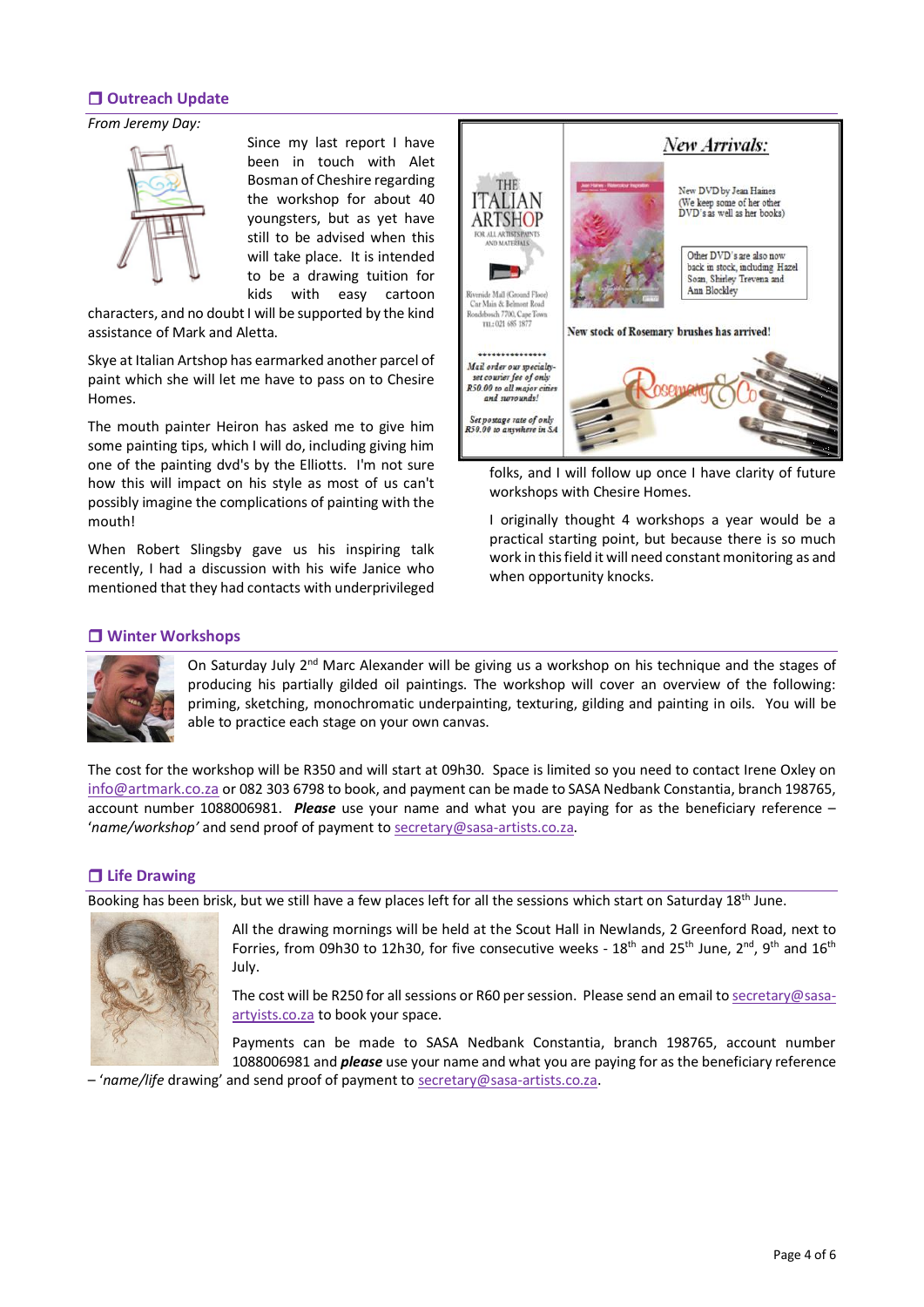# **Workshops, Classes and Information**

Your 2016 membership card will allow you to claim your 10% discount from the following art shops: **Deckle Edge – all branches. The Italian Artshop. Village Brush and Canvas. The Art Shop in Hermanus** and 5% from **Art Sauce in town**. You will need to present your 2016 membership card when claiming your discount, so please ensure that you collect your card at the monthly meeting. All the art shops have instructions to only give the discount to paid up members.



In June, Art Society members stand to win at The Deckle Edge Constantia! Simply by spending R300 or more and completing the entry form in-store, members are entered into the draw for a prize worth about R2500! The prize includes a limited-edition set of 75 Schmincke half-stick pastels along

with a 130gsm A2 Hahnemuhle Fine Art sketch/pastel pad. Note that a valid membership card will be requested. Competition is valid for the month of June 2016, only at the Constantia Deckle Edge branch.

**Watercolour Workshop for Beginners** with Marcelle Lyons. The workshop will introduce you to traditional painting and you will leave with a basic understanding of colour mixing, how the medium works, when to apply different washes and how they react with the paper at different stages. June  $8<sup>th</sup>$  and  $9<sup>th</sup>$  from 10h00 – 15h30. Cost R1400 which includes all materials. Contact Marcelle 079 523 3377 or email [marcelle.lyons@gmail.com.](mailto:marcelle.lyons@gmail.com)

Lyn Northam Workshop - **Exploring Colour Pairs and Notan Design**. Take your oil painting to another level, come and



explore colour pairs and simple Notan design to capture sunlight and light in a semi abstract form. Choose one of 2 dates – either Thursday  $7<sup>th</sup>$  July or Thursday 14<sup>th</sup> July. Time 09h30 to 17h00 at the Claremont Scout Hall, Greenford Road off Newlands Avenue (next to Forries). Cost R500 excluding grey brush pens to be purchased on the day. Confirm to Lyn Northam [\(northamlyn@gmail.com\)](mailto:northamlyn@gmail.com) or SMS 072 380 4209 with your name, choice of date, email address and cell number by 21st June 2016.

SASA Member, Stephen Gibson is offering a one-off **professional photographic service** for your website, Facebook page or blog. Contact Stephen at 021 712 4152 or 082 257 4896 or [artassist@cybersmart.co.za.](mailto:artassist@cybersmart.co.za)

**Discovering your Authentic Mark** - Hanien Conradie.  $16<sup>th</sup>$  and  $17<sup>th</sup>$  June / 9:30am to 3:30pm. Price from R1100 for the workshop. This is a two Day Creative Painting Workshop for Intermediary to Advanced Students with Hanien Conradie. This workshop will assist you to develop that authentic mark. She will be looking at: \*Our belief systems around painting \*

Understanding the relationship between the painterly medium, substrate, mark-making tools and you. \* Meaning in painting  $-$  the emotive approach, the intellectual approach, the meditative approach. For details and to book please go to: [activitybridge.com/book.](http://activitybridge.com/book?activityid=5368)

## **Patronage**

SASA has been lucky to have three esteemed artists as Patrons for the past 15 years. We are honoured to be associated with Conrad Theys, Sam Nhlengethwa and the late Alice Goldin.

As you will have read in the President's letter, we are now extremely proud to welcome Hayden Proud to that list of Patrons. This honorary status is in recognition of the contribution Hayden has made to society over many years.

The role of patron has changed from its ancient roots. Patronage is the support, encouragement, privilege, or financial aid that an organization or individual bestows to



another. In the history of art, arts patronage refers to the support that kings, popes and the wealthy have provided to artists such as musicians, painters, and

> sculptors. The word 'patron' derives from the [Latin](https://en.wikipedia.org/wiki/Latin_language) 'patronus**',** one who gives benefits to his clients.

> In some countries the term is used to describe political patronage, which is the use of state resources to reward individuals for their electoral support. Some patronage systems are legal, but the term may refer to a type of corruption or favouritism in which a party in power rewards groups, families, ethnicities for their electoral support using